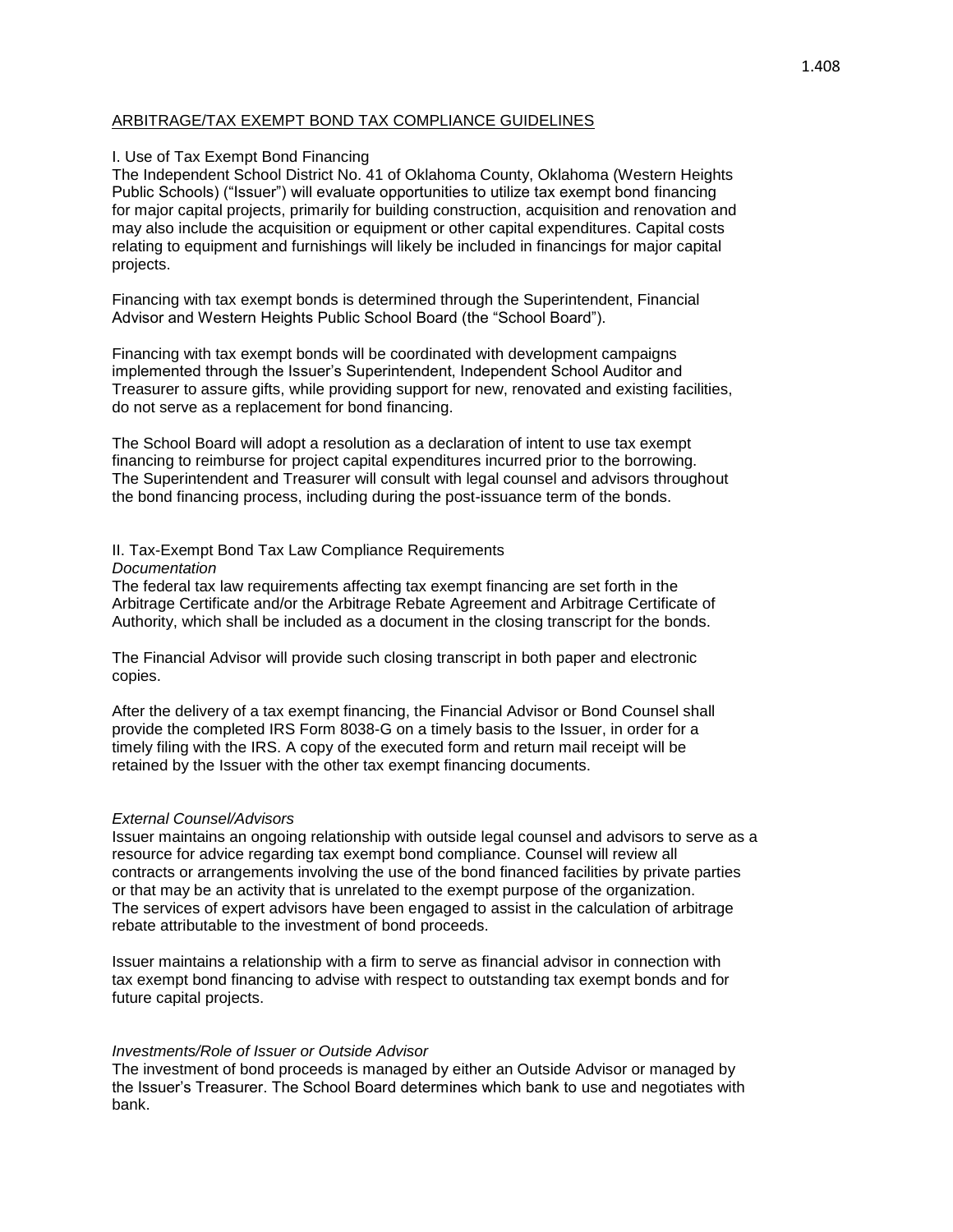Unexpended bond proceeds are held by the Issuer's Treasurer or Outside Advisor who are responsible for recording all investments and transactions relating to the proceeds. The Treasurer or Outside Advisor will provide regular, periodic (monthly) statements regarding the investments and transactions involving bond proceeds.

#### *Arbitrage Rebate and Yield Restriction*

The services of an expert advisor have been engaged by Issuer to assist in the calculation of arbitrage rebate attributable to the investment of bond proceeds.

Investment and checking (interest bearing account) statements and other requested documents and information will be provided to the rebate service provider upon request on a prompt basis.

Arbitrage rebate services will be monitored to assure compliance with required rebate payments, if any, no later than each 5 year period over the term of the tax exempt bonds and upon the final maturity date of each bond issue.

Alternatively, arbitrage rebate and/or yield restriction determinations will be made annually, and upon the final maturity date of each bond issue, with aforementioned data being submitted annually to the arbitrage provider.

During the construction period of the capital project, the investment and expenditure of bond proceeds will be monitored and the arbitrage rebate service provider will be consulted to determine compliance with exceptions from the arbitrage rebate requirement upon the expenditure of proceeds during each 6 month spending period up to 6 months, 18 months or 24 months, as applicable, following the issuance of the bonds.

Copies of all arbitrage reports, related return filings with the Internal Revenue Service, copies of cancelled checks with respect to any rebate payments and investment and checking (interest bearing account) statements will be retained by the Issuer's Treasurer.

### *Private Use of Bond Proceeds*

The Superintendent will monitor the use of bond financed assets (e.g., facilities, furnishings or equipment) throughout the term of the bonds (or the expected useful life of the assets, if shorter) to identify any use by a private person, including any use that is unrelated to the tax exempt purpose of the organization.

Monitoring of such private use must assure that no more than 5% of the bond proceeds are privately used. Bond proceeds applied to pay costs of issuing the bonds are treated as a private use.

Records will be maintained identifying the assets or portion of assets that are financed with tax exempt bond proceeds of each issue.

Outside legal counsel and advisers have been engaged and will be consulted to review any contracts or arrangements involving private or unrelated use of the bond financed facility and to assist in monitoring the use of bond financed assets to assure compliance with the 5% limitation on the use of bond proceeds for private use.

Records will be maintained for any contracts or arrangements involving private or unrelated use of the bond financed facility.